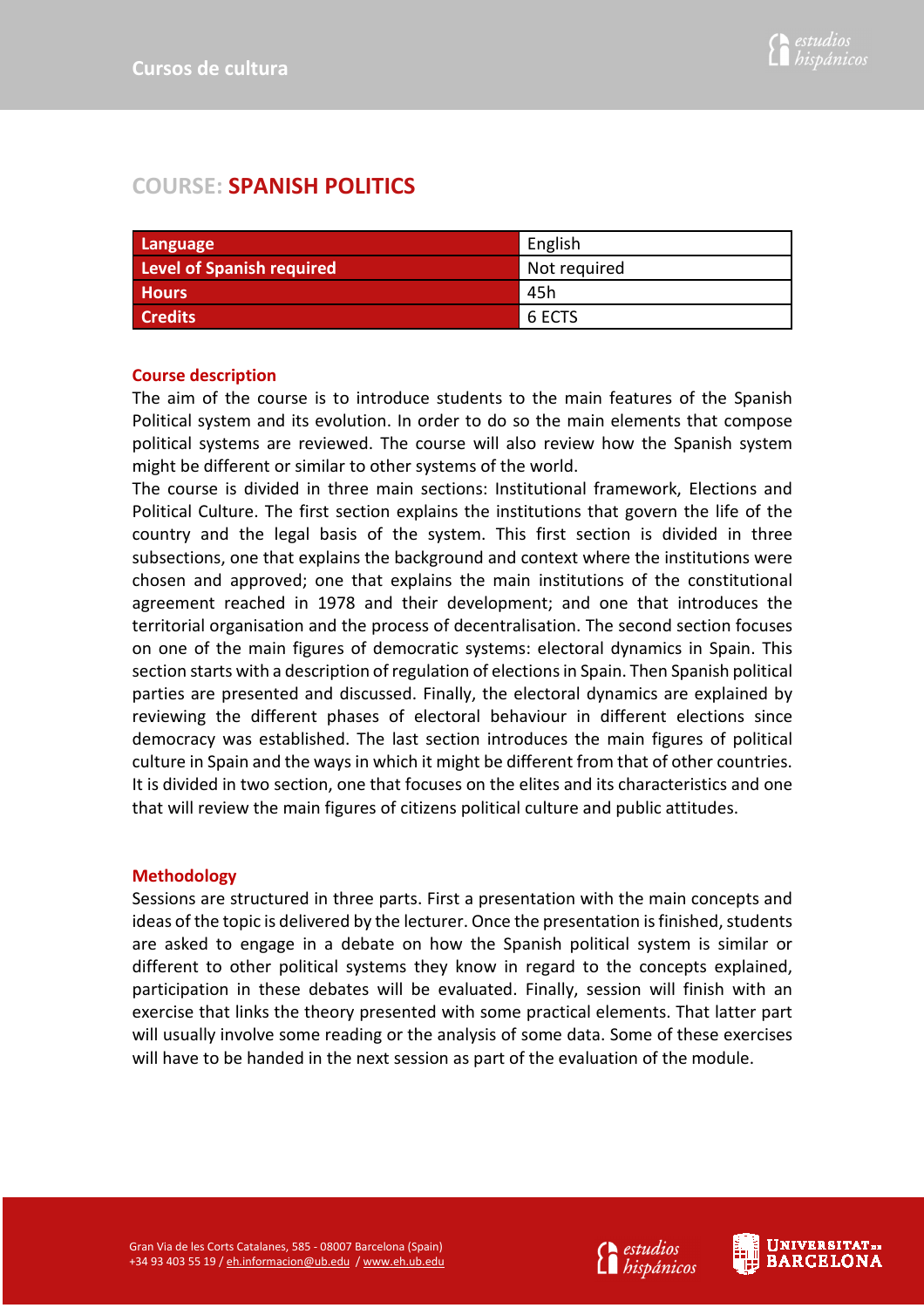

#### **Assessment**

Class attendance and participation: 20% Exercises to be handed in: 20% Mid-term exam: 30% Final exam: 30%

## **Syllabus**

- Institutional framework
	- o Historical background
	- o Previous democratic experiences
	- o Franco's dictatorship
	- o The Spanish transition
	- o The Constitution of 1978
- The institutions
	- o The Parliament: senate and congress
	- o Government
	- o The monarchy
	- o The Constitutional Court
	- o The Judiciary
- The Territorial organisation
	- o Main Principles and characteristics
	- o Two systems that became one
	- o Regional Political systems
	- o The relations between the different levels of government

## Elections

- Elections and electoral system
	- o The different elections and its regulations
	- o Electoral law
- Spanish Political Parties
	- o The Socialist Party
	- o The Popular Party and its predecessor AP
	- o The left: from the Communist Party to Podemos through United Left
	- o Is there a centre in Spain? Ciudadanos and UCD
	- o The regional parties